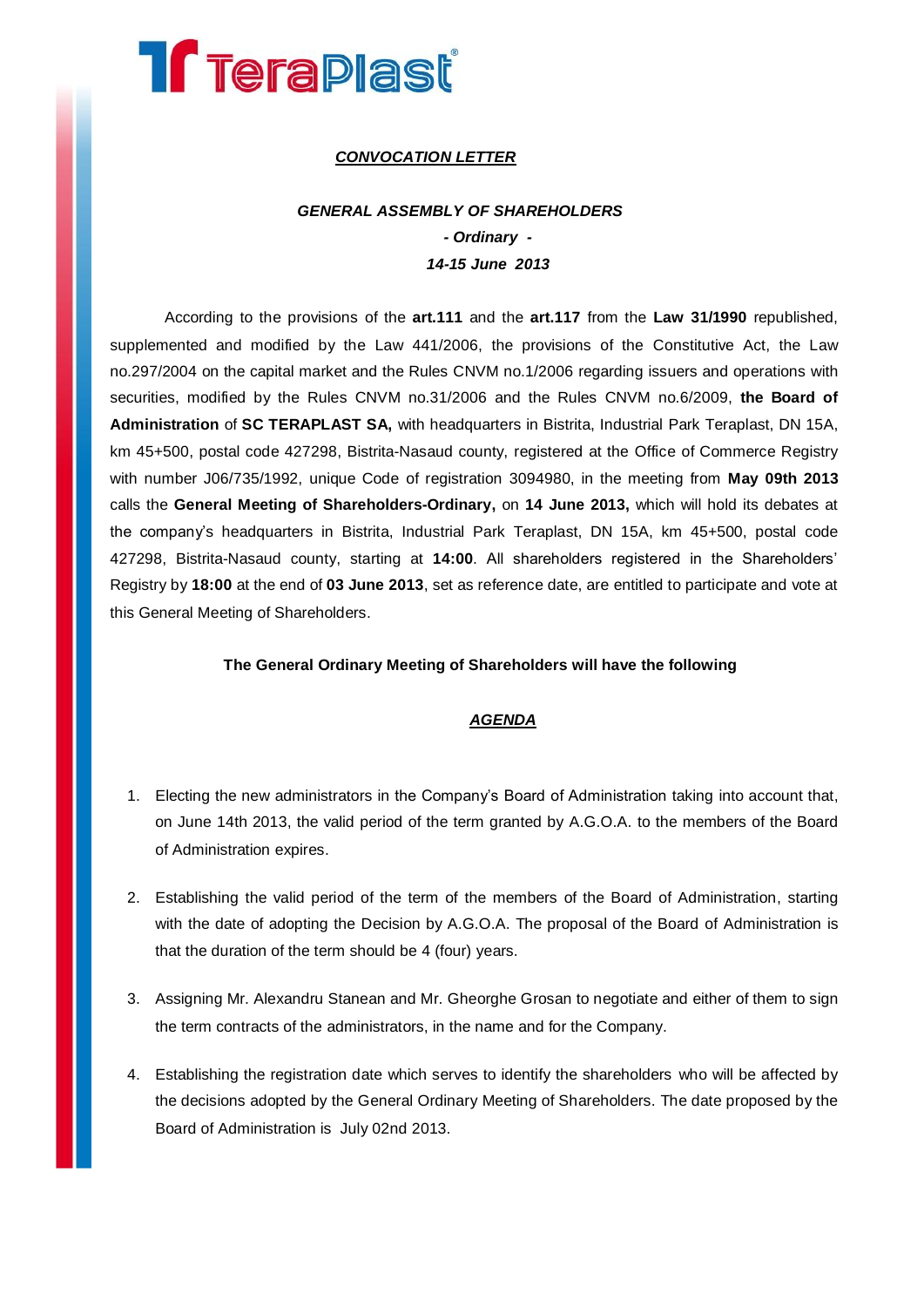- 5. Assigning the president of the Board of Administration, Mr. Traian Simion, to sign, in the name and for all shareholders present at the meeting, the A.G.O.A. Decision.
- 6. Assigning Mrs. Kinga Vaida, company's legal adviser, holder of the C.I. series X.B. no.370326, issued by Bistrita Police on 26.06.2012, to accomplish all procedures on the registration of the A.G.O.A. Decision at the Office of Commerce Registry from Bistrita-Nasaud Law Court and to publish it in Romania's Official Gazette, Part IV.
- (1) One or more shareholders representing, individually or together, at least 5% from the social capital, have the right (i) to introduce items on the agenda of the General Meeting of Shareholders, on condition that each item be accompanied by a justification or a project of decision proposed to be adopted by the General Meeting of Shareholders; (ii) to present projects of decision for the items included or proposed to be included on the agenda of the General Meeting;
- (2) The rights stated at paragraph (1) can be exercised only in writing, and the documents will be submitted in a closed envelope at the company's headquarters in Bistrita, Industrial Park Teraplast, DN 15A, km 45+500, postal code 427298, Bistrita-Nasaud county or sent by courier or by electronic means with the extended electronic signature attached, to the e-mail address, [office@teraplast.ro.](mailto:office@teraplast.ro)
- (3) The shareholders can exercise their rights stated at paragraph (1) letter (i) and (ii) within 15 days at the most after having published the present convocation letter, respectively by 28.05.2013. Each shareholder has the right to ask questions on the items from the agenda of the General Meeting of Shareholders, and the company will answer the questions asked by the shareholders during the Meeting. The questions will be submitted in a closed envelope at the company's headquarters in Bistrita, Industrial Park Teraplast, DN 15A, km 45+500, postal code 427298, Bistrita-Nasaud county or sent by courier or by electronic means with the extended electronic signature attached, to the email address, [office@teraplast.ro](mailto:office@teraplast.ro) by **12 June 2013.**

The shareholders can participate in person or they can be represented at the General Meeting of Shareholders either by their legal representatives or by other representatives who were given a special proxy, according to the conditions of the art.243 from the Law no.297/2004 on the capital market. The shareholders' access is allowed with the simple test of their identity, in the case of shareholders physical persons with their ID or in the case of legal persons and represented physical persons shareholders, with a special proxy given to the physical person who represents them.

The shareholders can vote the items from the agenda by mail, the ballot, filled in and signed accordingly, which will be sent in a closed envelope at the company's headquarters in Bistrita, Industrial Park Teraplast, DN 15A, km 45+500, postal code 427298, Bistrita-Nasaud county, and it must arrive at the company's headquarters by **12 June 2013** at the latest**.**

The special proxy applications which will be used for the vote by representation, as well as the applications used for the vote by correspondence will be available to the shareholders both in Romanian